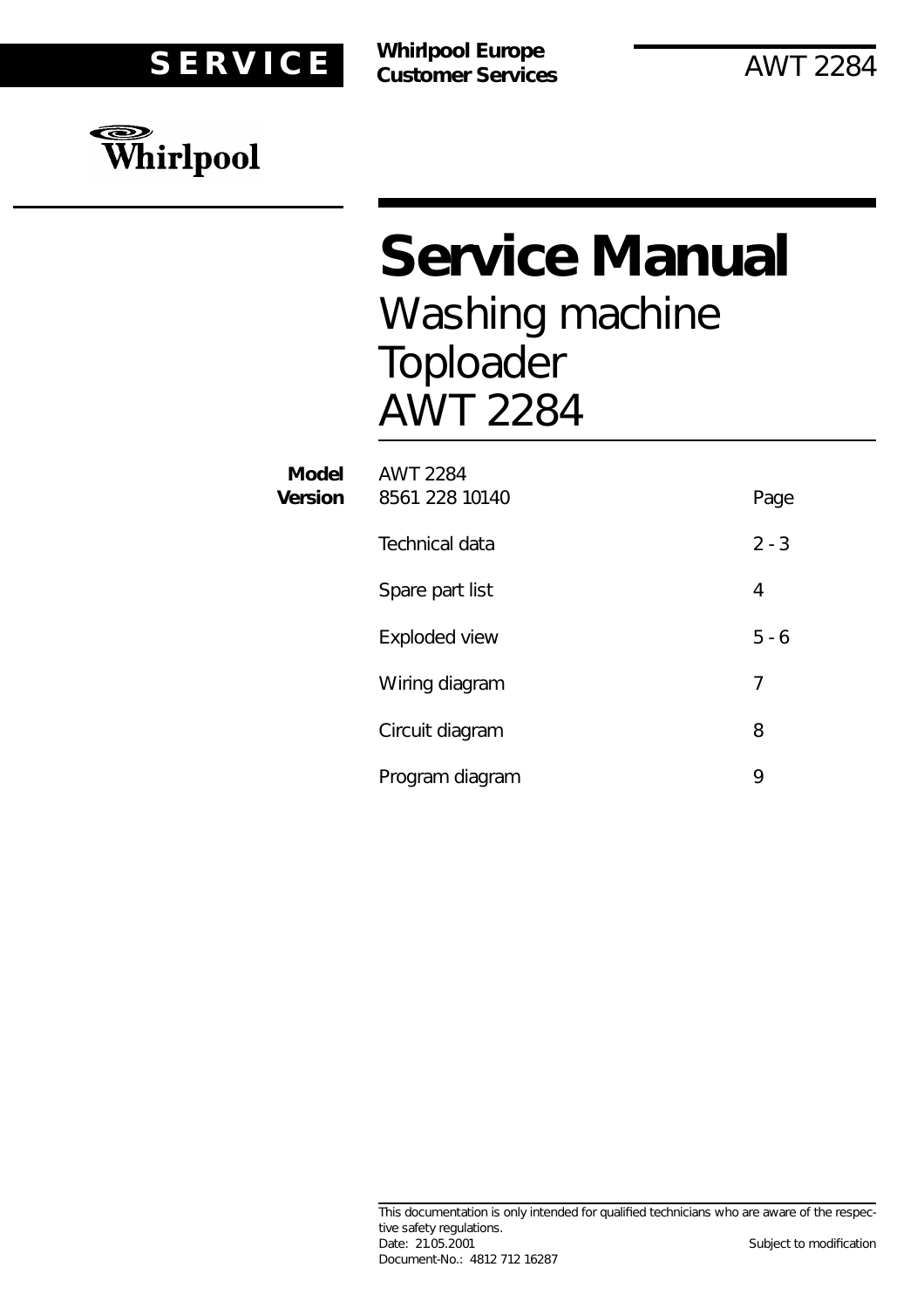| 21.05.2001<br>Page<br>Doc. No: 4812<br>. 712 16287 | 2284<br>AWT<br>10140<br>228<br>8561 | <b>Whirlpool Europe</b><br><b>Service</b><br>Customer |  |
|----------------------------------------------------|-------------------------------------|-------------------------------------------------------|--|
|                                                    |                                     |                                                       |  |

#### **Technical data**

#### **Dimensions**

**Weight**

# **Main connection**

| Voltage           | 230±10%V |    |
|-------------------|----------|----|
| Frequency         | 50       | Hz |
| Power consumption | $-2.3$   | kW |
| Fuse rating       | 10       | A  |

Height 85.0 cm<br>Width 40.0 cm Width 40.0 cm Depth 60.0 cm

Net weight  $\sim$  61 kg With packing  $\sim 64$  kg

#### **Drum**

| Volume              | 42          |     |
|---------------------|-------------|-----|
| Wash spin           | .54         | rpm |
| Speed spinning max. | 100-800 rpm |     |

#### **Capacity of dry laundry**

| Cotton/coloured laundry | 5/4.5 | kq |
|-------------------------|-------|----|
| Cotton rapid            | З     | kg |
| Easy care               | 2.5   | kg |
| Easy care rapid         | 1.5   | kg |
| Delicate                | 1.5   | kg |
| Wool                    |       | kg |

#### **Pressostat for washing-machine**

| Level 0 - PRF - anti foam |                |       |
|---------------------------|----------------|-------|
| Switching point           | $35 \pm 5$     | mm Wc |
| Reset                     | $15 \pm 5$     | mm Wc |
| Level 1 - PRL - washing   |                |       |
| Switching point           | $65 \pm 5$     | mm Wc |
| Reset                     | $35 \pm 5$     | mm Wc |
| <b>Overflow - PRS</b>     |                |       |
| Switching point           | 300 ± 20 mm Wc |       |

#### **Water column drum**

| Level 1 - PRL - washing |                   |      |
|-------------------------|-------------------|------|
| Switching point         | $50 + 5$          | mmWc |
| Overflow                |                   |      |
| Switching point         | $285 \pm 20$ mmWc |      |

#### **Nominal current**

| Contacts:      |                        |
|----------------|------------------------|
| 11 - 12        | $0.5 - 1$ mA/ $5$ V DC |
| $11 - 14$      | $0.5 - 1$ mA/ $5$ V DC |
| $21 - 12$      | 4(4)<br>Α              |
| $21 - 24$      | 16(4)<br>Α             |
| 21 - 26        | 1(1)<br>A              |
| Contactsystem: |                        |
| $11 - 12 - 14$ | jump contacts          |
| $21 - 22 - 24$ | jump contacts          |
| $21 - 26$      | slow action contacts   |
|                |                        |
| Door lock      |                        |

| Lock time $(0 - 85 \degree C)$ | < 5''            |               |
|--------------------------------|------------------|---------------|
| Unlock time after 30" on       | $110'' \pm 50''$ |               |
| Nominal voltage                | 250              | $\mathcal{L}$ |
| Nominal current contacts:      |                  |               |
| 4 - 5                          | 16(4)            |               |

#### **Heating element**

| Kind of heating           | Tubular heating |               |
|---------------------------|-----------------|---------------|
|                           | element         |               |
| Nominal voltage           | 230             | V             |
| Nominal power             | 2050            | W             |
| Heat conductor resistance | $25.8 + 5\%$    | $\Omega$      |
| Working temperature max.  | 120             | $^{\circ}$ C. |

#### **Water inlet valve**

| 90             | °C.                                |
|----------------|------------------------------------|
| 8              | I/min.                             |
| $0.2 - 10$     | har                                |
| $220 - 240$    | V                                  |
| 50             | Hz                                 |
|                |                                    |
| 40             | mА                                 |
| 8.8            | VА                                 |
| $3.8 \pm 10\%$ | kΩ                                 |
|                | Starting voltage (0.2-10 bar)170 V |

#### **Drain pump (synchronus)**

| Nominal voltage         | 230           |                |
|-------------------------|---------------|----------------|
| Nominal current         | 0.3           | A              |
| Nominal consumption     | 34            | W              |
| Frequency               | 50            | H <sub>7</sub> |
| Resistor (coil)         | $164 \pm 7\%$ | $\Omega$       |
| Motor protection        | no            |                |
| Capacity (1.25m height) | 14            | $I/m$ in       |
|                         |               |                |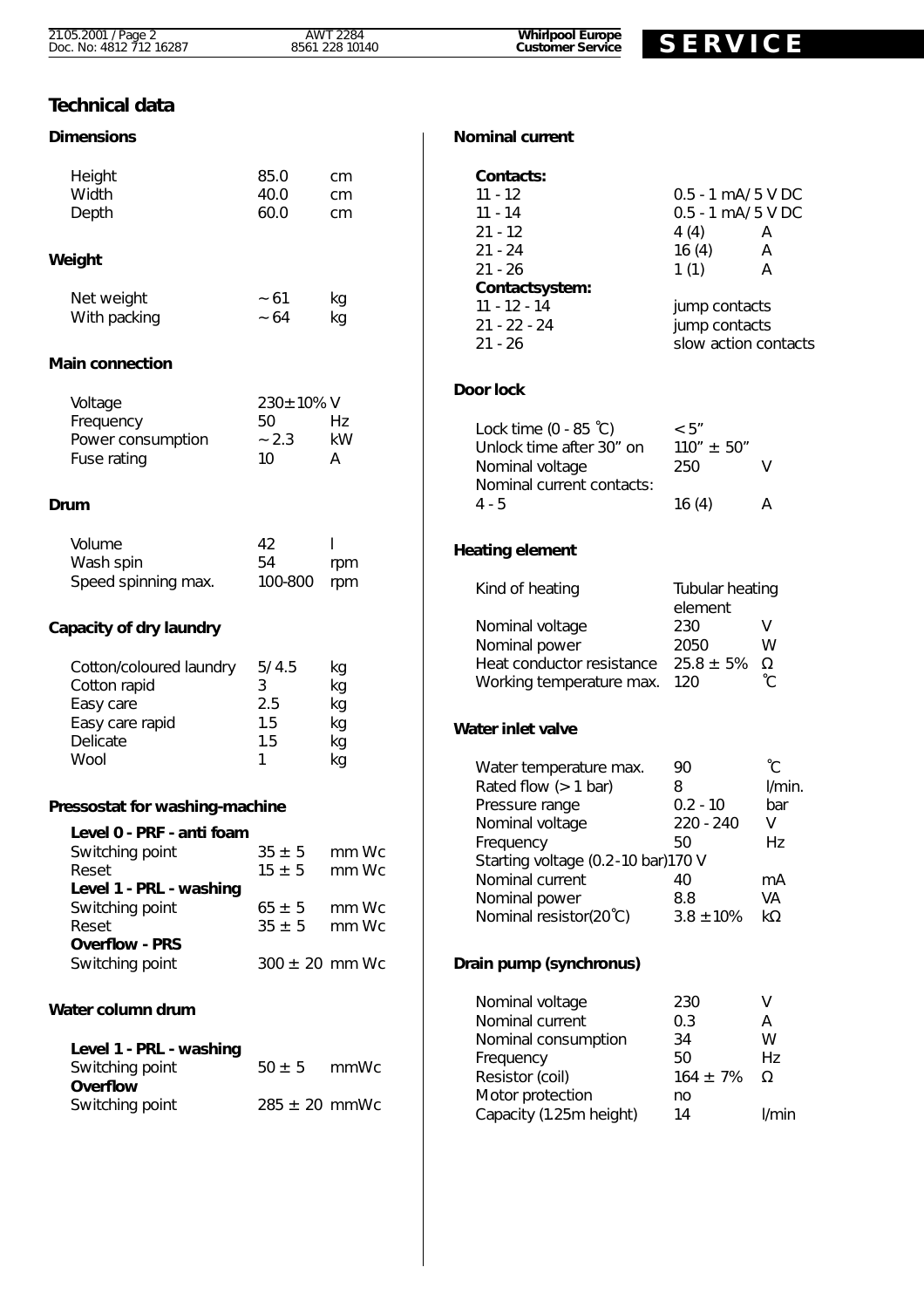# **SERVICE Whirlpool Europe** AWT 2284<br> **SERVICE Customer Service** 8561 228 10140

### **Technical data**

#### **Program timer**

| <b>Type</b><br>Fab.          |      |           | Electromechanical<br>EC 4774 (Timer A2-) |
|------------------------------|------|-----------|------------------------------------------|
| Nominal voltage<br>Frequency |      | 230<br>50 | V<br>Hz                                  |
| Total positions              |      | 60        |                                          |
| Pre wash                     | pos. | 01        |                                          |
| Main wash                    | pos. | 06        |                                          |
| Rinse                        | pos. | 21        |                                          |
| Spin                         | pos. | 33/58     |                                          |
| Stop                         | pos. | 37/60     |                                          |
| Ambient temperature to       |      | 70        | °C                                       |
| Storage temperature to       |      | 85        | °C                                       |

#### **Motor**

| MCA 30/64 - 148/ALA 1            |               |  |  |  |  |  |  |
|----------------------------------|---------------|--|--|--|--|--|--|
| $i = 1 : 17.3$                   |               |  |  |  |  |  |  |
| 16.5                             | mm            |  |  |  |  |  |  |
| 68.7                             | $\Omega$ ± 7% |  |  |  |  |  |  |
| 3.07                             | $\Omega$ ± 7% |  |  |  |  |  |  |
| 2.40                             | $\Omega$ ± 7% |  |  |  |  |  |  |
|                                  |               |  |  |  |  |  |  |
| $1 - 2$                          | V             |  |  |  |  |  |  |
| 16                               |               |  |  |  |  |  |  |
| Protector, current sensitive 150 | $^{\circ}$ C. |  |  |  |  |  |  |
| Sense of rotation in spinning,   |               |  |  |  |  |  |  |
| clockwise                        |               |  |  |  |  |  |  |
|                                  |               |  |  |  |  |  |  |

#### **Radio interference supression**

| Nominal voltage    | 230                |     |
|--------------------|--------------------|-----|
| Nominal capacity   | 470 $nFX1+2x22nFY$ |     |
| Nominal inductance | $2 \times 0.5$     | mH. |
| Nominal resistance | 680                | kO. |

#### **Thermostats** - optional

#### **Thermostat Bi-metal 60˚C**

| $40 + 4$ | ŤС  |
|----------|-----|
| $55 + 3$ | °С. |
| 230      |     |
| 10       | Δ   |
|          |     |

#### **Thermostat variable**

| Nominal voltage   | 230 | $\vee$                           |
|-------------------|-----|----------------------------------|
| Nominal current   | 10  |                                  |
| Temperature range |     | 28 ( $\pm$ 4) - 80 ( $\pm$ 3) °C |

#### **Spin speed selector switch**

| Positons                  | 7 |            |
|---------------------------|---|------------|
| <b>Switch mains</b>       |   |            |
| Push button On/Off        |   | SM         |
| <b>Push button switch</b> |   |            |
| Eco<br>Lolf lood          |   | SEC<br>C⊔I |

### Half load SHL<br>Rinse hold SRS Rinse hold

#### **Motor electronic 800 rpm**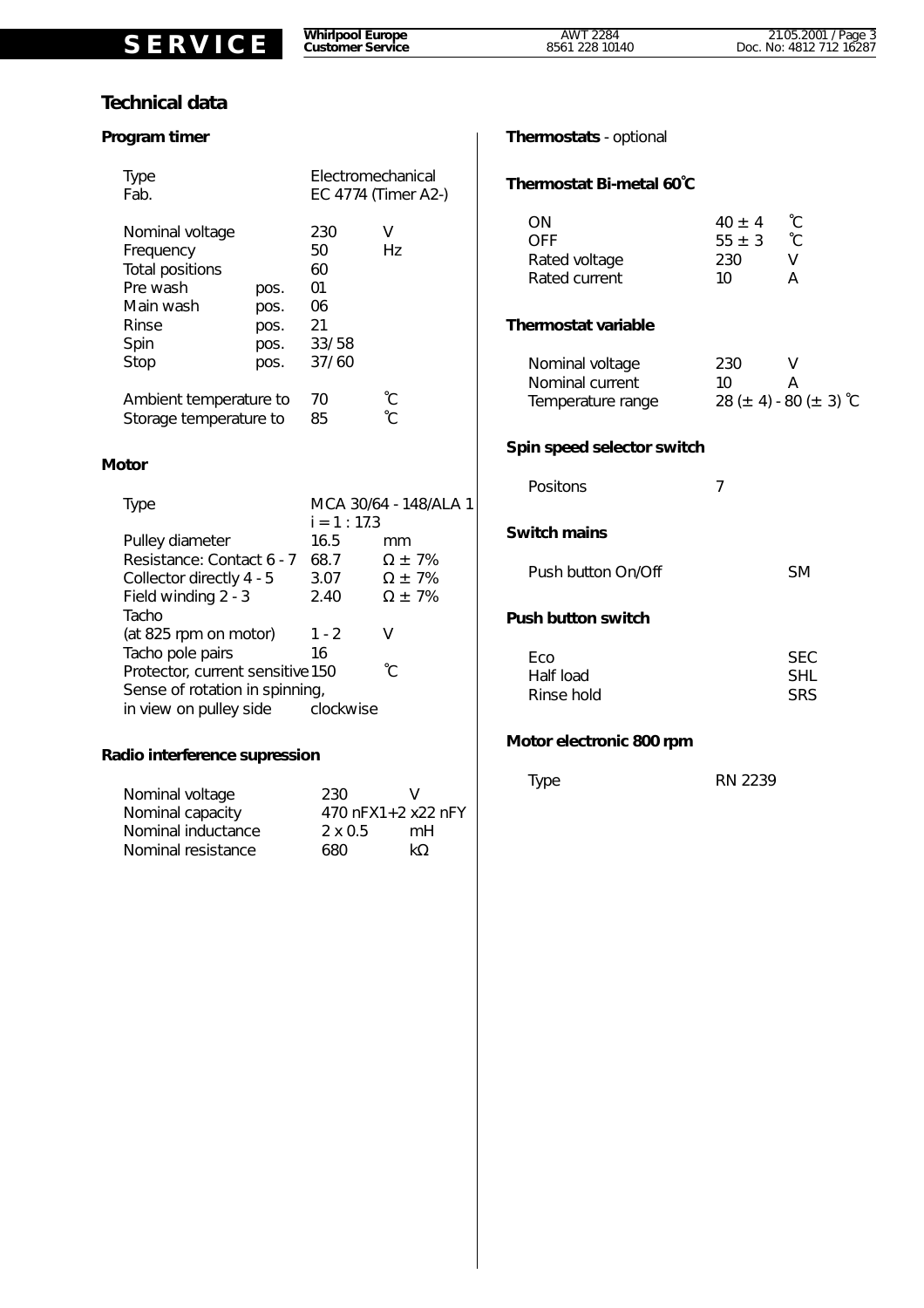# AWT2284 **Whirlpool Europe**<br>8561 228 10140 **Customer Service SERVICE**

## **Spare part list**

| Model<br>Service No.<br>Version      |                                                                                        | <b>AWT 2284</b><br>856122810140<br>856122810140                                                              |              |                                  |                                    |
|--------------------------------------|----------------------------------------------------------------------------------------|--------------------------------------------------------------------------------------------------------------|--------------|----------------------------------|------------------------------------|
|                                      | Pos. No. 12NC Code                                                                     | <b>Description</b>                                                                                           |              | Pos. No. 12NC Code               | Description                        |
| 0020                                 | 4812 459 38027                                                                         | Flap round                                                                                                   | 5710         | 4812 281 28393                   | Valve, magnet                      |
| 0021                                 | 4812 459 38028                                                                         | Hinge Flap                                                                                                   | 5711         | 4812 281 18049                   | Cover f. valve                     |
| 0040                                 | 4812 440 19625                                                                         | Drip tray assy                                                                                               | 5810         | 4812 271 28396                   | Pressostat                         |
| 0100                                 | 4812 459 48056                                                                         | Door frame inner                                                                                             | 6200         | 4819 410 29005                   | Switch Options NC                  |
| 010 1                                | 4812 459 48057                                                                         | Door frame outer                                                                                             | 6202         | 4812 276 28369                   | Switch options CO                  |
| 011 0                                | 4812 462 48054                                                                         | Foot                                                                                                         | 6210         | 4812 276 18276                   | Switch ON/OFF                      |
| 012 7                                | 4812 310 18497                                                                         | Trolley kit front                                                                                            | 6250         | 4812 413 48279                   | Selector, switch Temp./Spin        |
| 0128                                 | 4812 528 78046                                                                         | Foot adjustable rear                                                                                         | 6300         | 4812 271 38373                   | Door lock hybrid                   |
| 0210                                 | 4812 440 19626                                                                         | Front, panel                                                                                                 | 701 0        | 4819 530 29034                   | Hose, inlet                        |
| 0220                                 | 4812 440 19628                                                                         | Side panel right                                                                                             | 702 2        | 4812 530 28871                   | Hose VALVE-DISPENSER               |
| 0221                                 | 4812 440 19629                                                                         | Side panel left                                                                                              | 7070         | 4812 526 48044                   | Nozzle box cold cpl.               |
| 0240                                 | 4812 440 19631                                                                         | Rear panel                                                                                                   | 7071         | 4812 526 48049                   | Clamp f. nozzle box                |
| 0250                                 | 4812 440 19632                                                                         | Support                                                                                                      | 7126         | 4812 418 68164                   | Clip SOAP DISPENSER                |
| 0400                                 | 4812 417 18815                                                                         | Hinge bolt                                                                                                   | 7129         | 4812 418 68186                   | Soap dispenser cpl. 4              |
| 0610                                 | 4812 466 88489                                                                         | Counter weight                                                                                               | 7170         | 4812 323 18179                   | Cam A1/A2                          |
| 0611                                 | 4812 466 88491                                                                         | Counter weight front                                                                                         | 717 1        | 4812 323 18183                   | Lever ass.plastic                  |
| 0612                                 | 4812 466 88492                                                                         | Counter weight bottom                                                                                        | 717 2        | 4812 323 18021                   | Lever adjustment (metal)           |
| 0814                                 | 4812 529 18043                                                                         | Shock absorber                                                                                               | 7173         | 4812 323 18181                   | Lever adjustment                   |
| 0862                                 | 4812 401 18412                                                                         | Stopper                                                                                                      | 7174         | 4812 323 18182                   | Lever                              |
| 086 3                                | 4812 529 18044                                                                         | Clamp absorber                                                                                               | 7175         | 4812 323 18025                   | Support lever metal                |
| 086 4                                | 4812 529 18045                                                                         | Pin f. absorber                                                                                              | 7530         | 4812 418 68187                   | Chamber, air                       |
| 086 5                                | 4812 529 18046                                                                         | Shaft f. absorber                                                                                            | 7540         | 4812 530 28938                   | Drainhose                          |
| 1001                                 | 4812 440 19634                                                                         | Lid outer                                                                                                    | 7541         | 4812 530 28832                   | Lock eco                           |
| 100 3                                | 4812 440 19635                                                                         | Lid inner                                                                                                    | 7600         | 4812 480 58089                   | Filter set pump                    |
| 100 5                                | 4812 440 19636                                                                         | Lid assembly                                                                                                 | 7810         | 4812 530 28953                   | Hose, draining                     |
| 110 4                                | 4812 440 19553                                                                         | Handle cpl.                                                                                                  | 7820         | 4812 530 28941                   | Hose Pressostat                    |
| 1300                                 | 4812 417 18849                                                                         | Hook f. Door                                                                                                 | 7870         | 4812 530 28942                   | Hose Air Exaust                    |
| 1910                                 | 4812 466 68596                                                                         | Door bellow                                                                                                  | 7871         | 4812 530 28943                   | <b>Hose Cover</b>                  |
| 1911                                 | 4812 492 98014                                                                         | Strap f. bellow                                                                                              | 7940         | 4812 530 58098                   | Gasket Airtrap                     |
| 2000                                 | 4812 418 18242                                                                         | Tub 4fix points                                                                                              | 9000         | 4812 290 68157                   | Strap SNP 8                        |
| 2010                                 | 4812 440 19644                                                                         | Cover cpl.                                                                                                   | 900 1        | 4812 401 18431                   | Clamp to pump                      |
| 2200                                 | 4812 418 18243                                                                         | Drum                                                                                                         | 900 2        | 4812 401 18461                   | Support cable/hose                 |
| 223 0                                | 4819 418 49713                                                                         | Drum lifter                                                                                                  | 900 3        | 4819 401 18529                   | Clamp, hose                        |
| 2710                                 | 4812 358 18167                                                                         | Belt Poly V 1204 H8 MA                                                                                       | 900 4        | 4819 401 18362                   | Strap SNP 8                        |
| 2720                                 | 4812 528 88083                                                                         | Pulley 298 mm                                                                                                | 901 0        | 4812 401 18462                   | Clamp, hose drain hose             |
| 2900                                 | 4812 532 68078                                                                         | Gasket                                                                                                       | 9100         | 4812 502 48347                   | Screw, selftap 3,5x14SS            |
| 301 0                                | 4812 452 10809                                                                         | Control panel AWT 2284                                                                                       | 9101         | 4812 502 38151                   | Screw 4x14                         |
| 3310                                 | 4812 412 58818                                                                         | Knob Timer                                                                                                   | 910 3        | 4812 502 18404                   | Screw                              |
| 3311                                 | 4812 412 58817                                                                         | Knob Options                                                                                                 | 9104         | 4812 502 18423                   | Screw PT 7x15                      |
| 3320                                 | 4812 410 28583                                                                         | <b>Button Options</b>                                                                                        | 910 5        | 4812 502 18401                   | Screw M8X 35                       |
| 3330                                 | 4812 410 28611                                                                         | Button on/off                                                                                                | 9106         | 4812 502 18399                   | Nut Push in M 8                    |
| 3390                                 | 4812 413 58947                                                                         | Adapter Shaft                                                                                                | 9210         | 4812 400 18047                   | Washer                             |
| 3510                                 | 4812 124 98001                                                                         | Lamp mains                                                                                                   | 9301         | 4812 492 48171                   | Torsions spring                    |
| 3511                                 | 4812 124 18001                                                                         | Cover pilot lamp                                                                                             | 930 2        | 4812 492 48162                   | Spring                             |
| 4000                                 | 4812 361 58146                                                                         | Motor AC                                                                                                     | 9303         | 4812 323 18019                   | Spring f. lever                    |
| 4210                                 | 4812 121 18142                                                                         | Interf.filter $1,00 \mu$ F                                                                                   | 9410         | 4812 310 18578                   | Bearing Kit                        |
| 4211                                 | 4812 121 18197                                                                         | Cover inter.filter                                                                                           | 9530         | 4812 325 68001                   | Shaft seal                         |
| 4300                                 | 4812 360 18472                                                                         | Pump, draining                                                                                               | 9620         | 4812 440 19645                   | Cover f. Motor                     |
| 4510                                 | 4812 259 28703                                                                         | Heating element with hole                                                                                    | 9900         | 4812 310 18504                   | Fixing mat.set front counter       |
| 4900                                 | 4812 321 18066                                                                         | Cable, mains EU/2m                                                                                           | 990 2        | 4812 310 18506                   | Fixing mat.set bottom              |
| 4901<br>5000<br>5210<br>5520<br>5540 | 4812 321 28367<br>4812 282 18856<br>4812 214 78455<br>4812 282 48235<br>4812 282 48234 | Strain relief<br>Timer EC4774<br>Control unit RN2239 A2-<br>Thermostat monopack 60 °C<br>Thermostat variable | 9930<br>9931 | 4819 530 29028<br>4812 290 18025 | <b>Bow</b><br>Clamp heatingelement |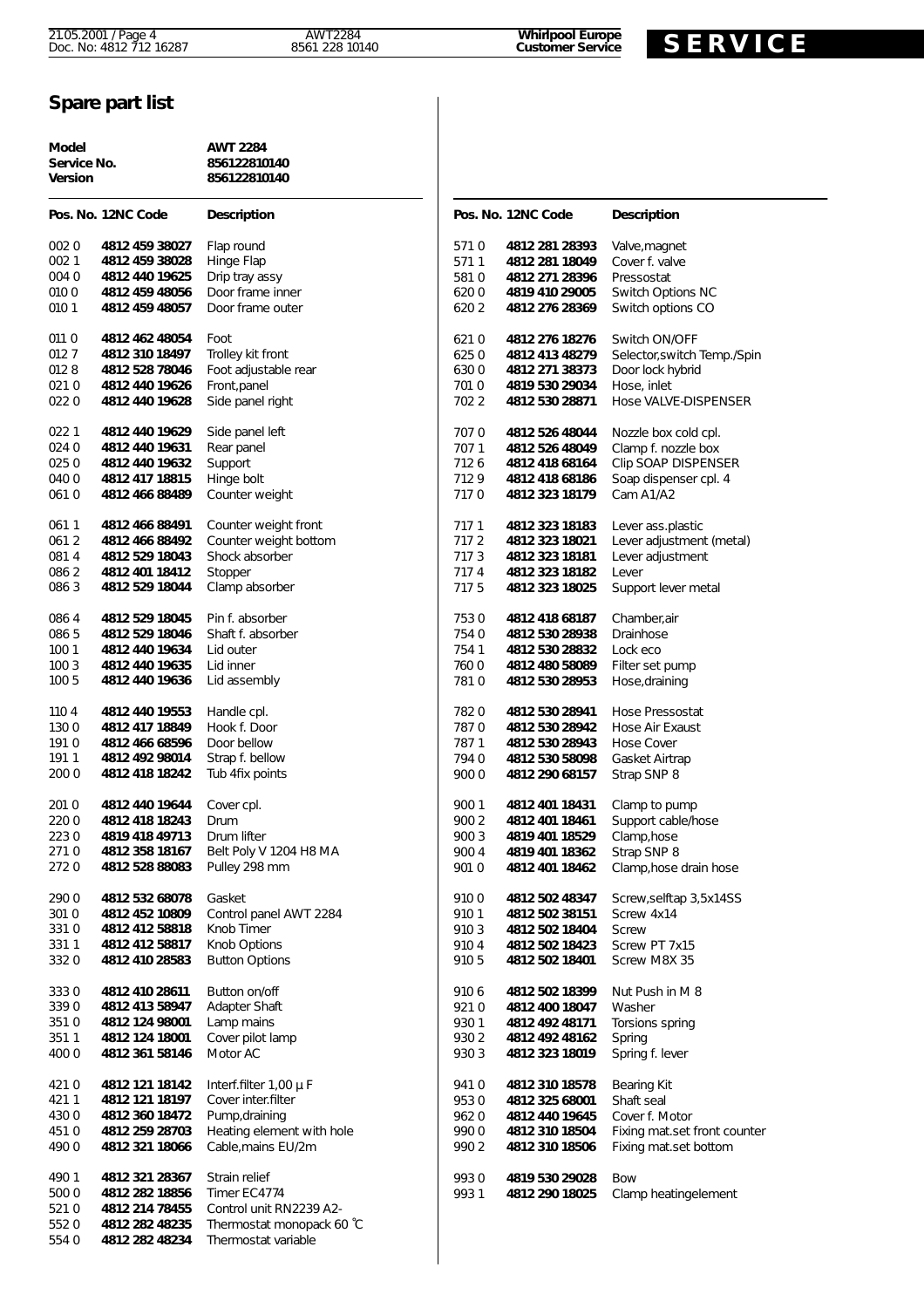# **SERVICE Whirlpool Europe** AWT 2284<br> **SERVICE Customer Service** 8561 228 10140

#### **Exploded view**

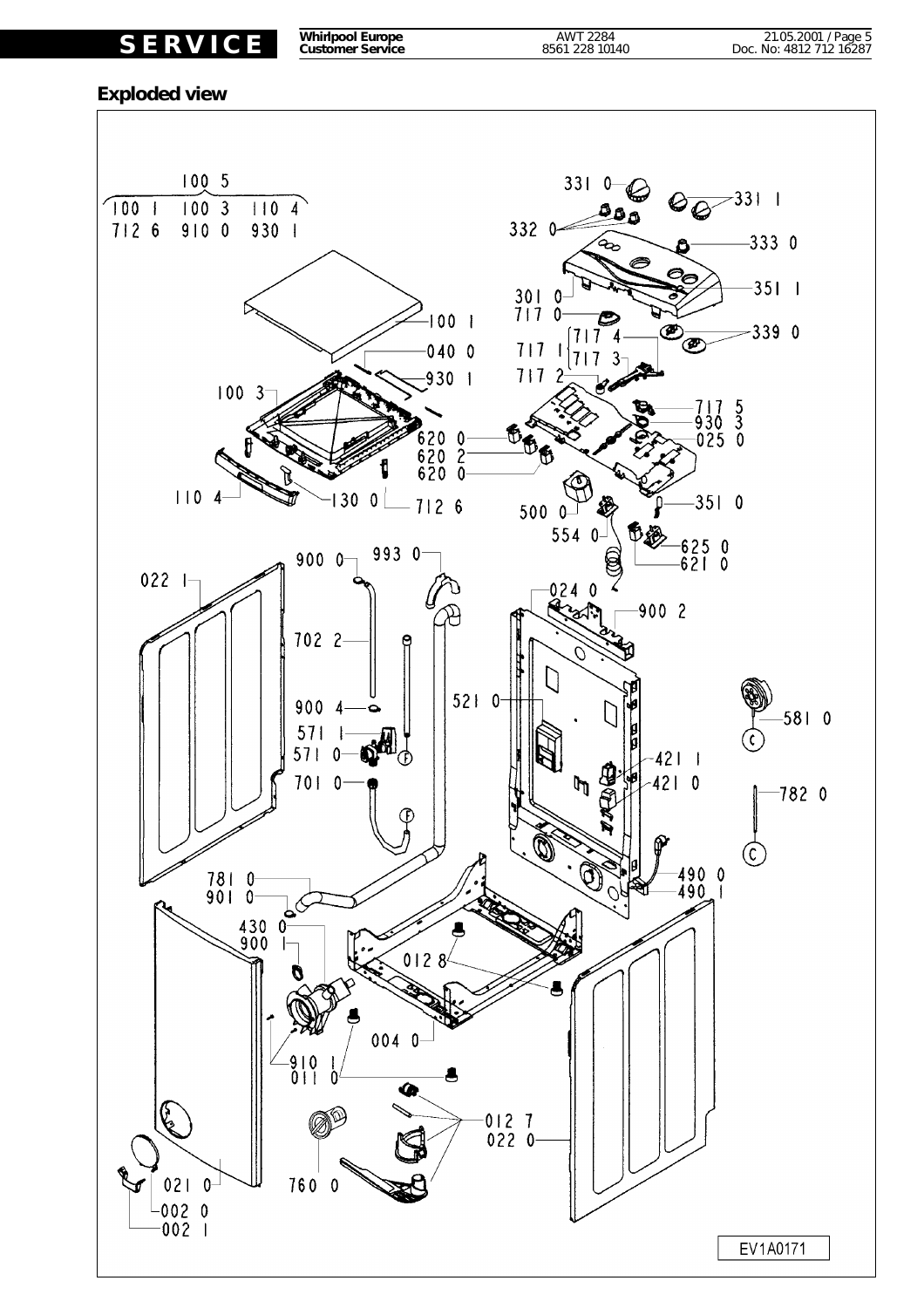| 21.05.2001 / Page 6     |  |
|-------------------------|--|
| Doc. No: 4812 712 16287 |  |

# **SERVICE** 22810140<br> **SERVICE** 228 10140

### **Exploded view**

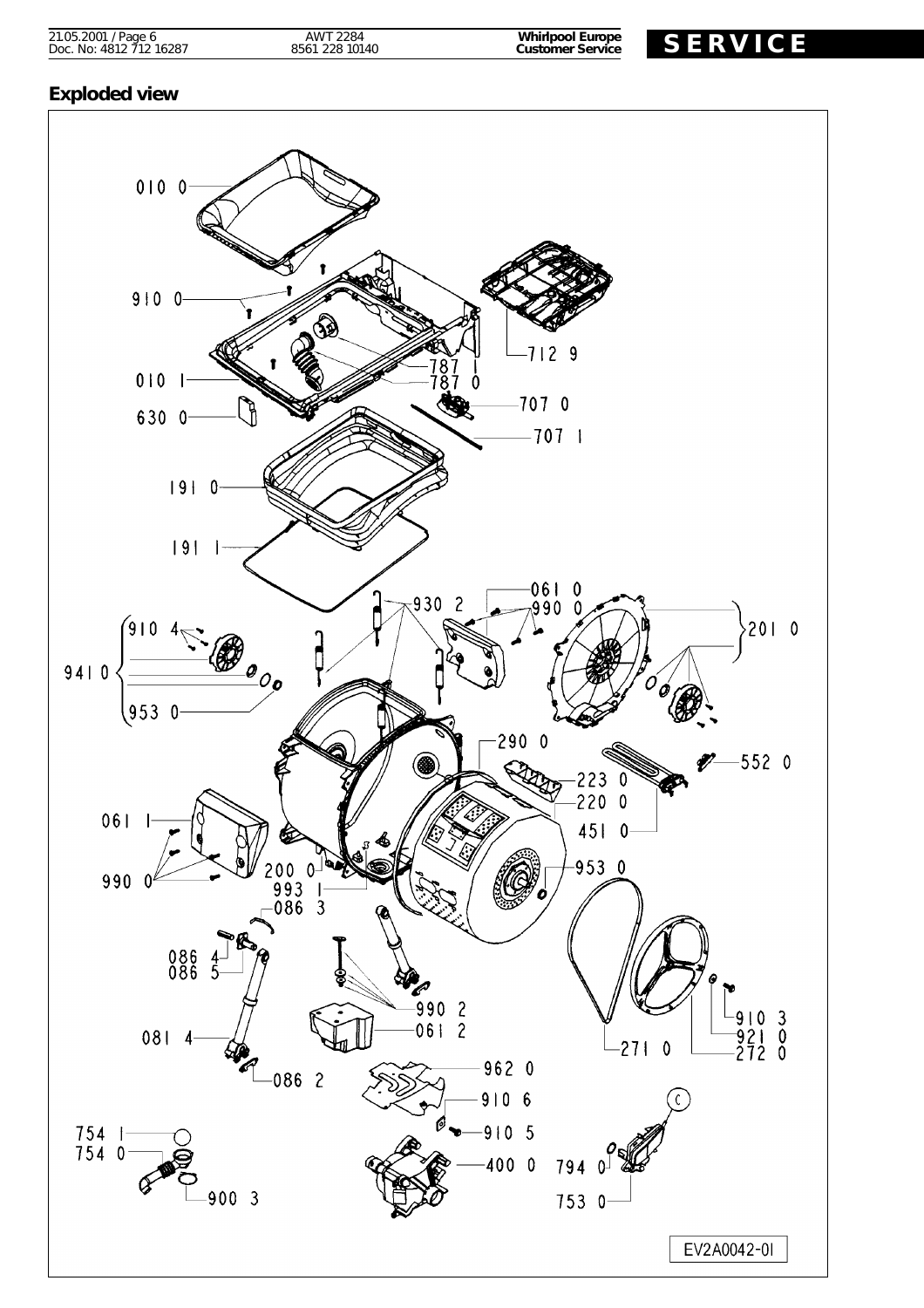**SERVICE Whirlpool Europe** AWT 2284 21.05.2001 / Page 7<br>**Customer Service** 8561 228 10140 Doc. No: 4812 712 16287

#### **Wiring diagram**

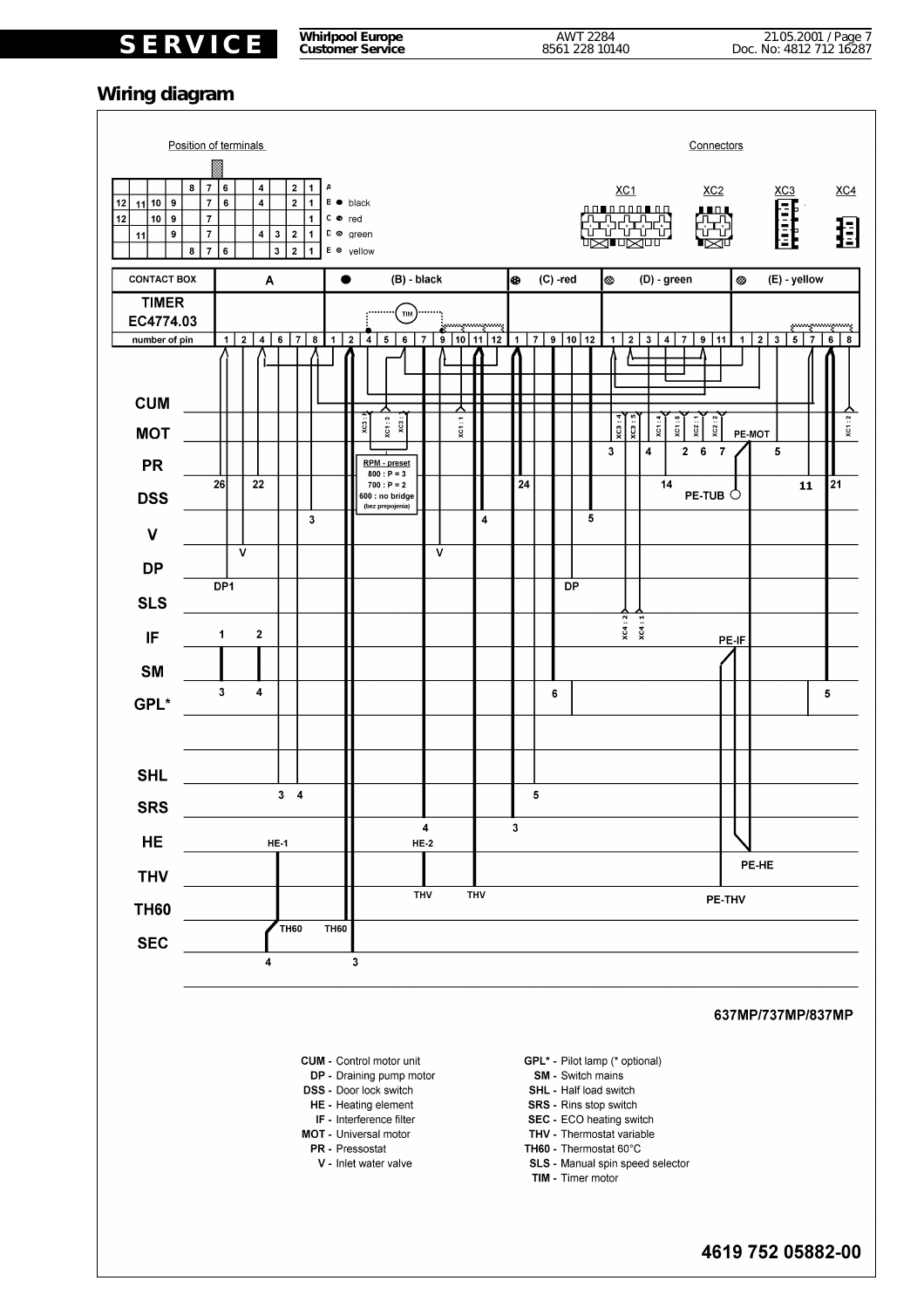# **SERVICE** 2281 228 10140 **Whirlpool Europe**<br> **SERVICE**

### **Circuit diagram**